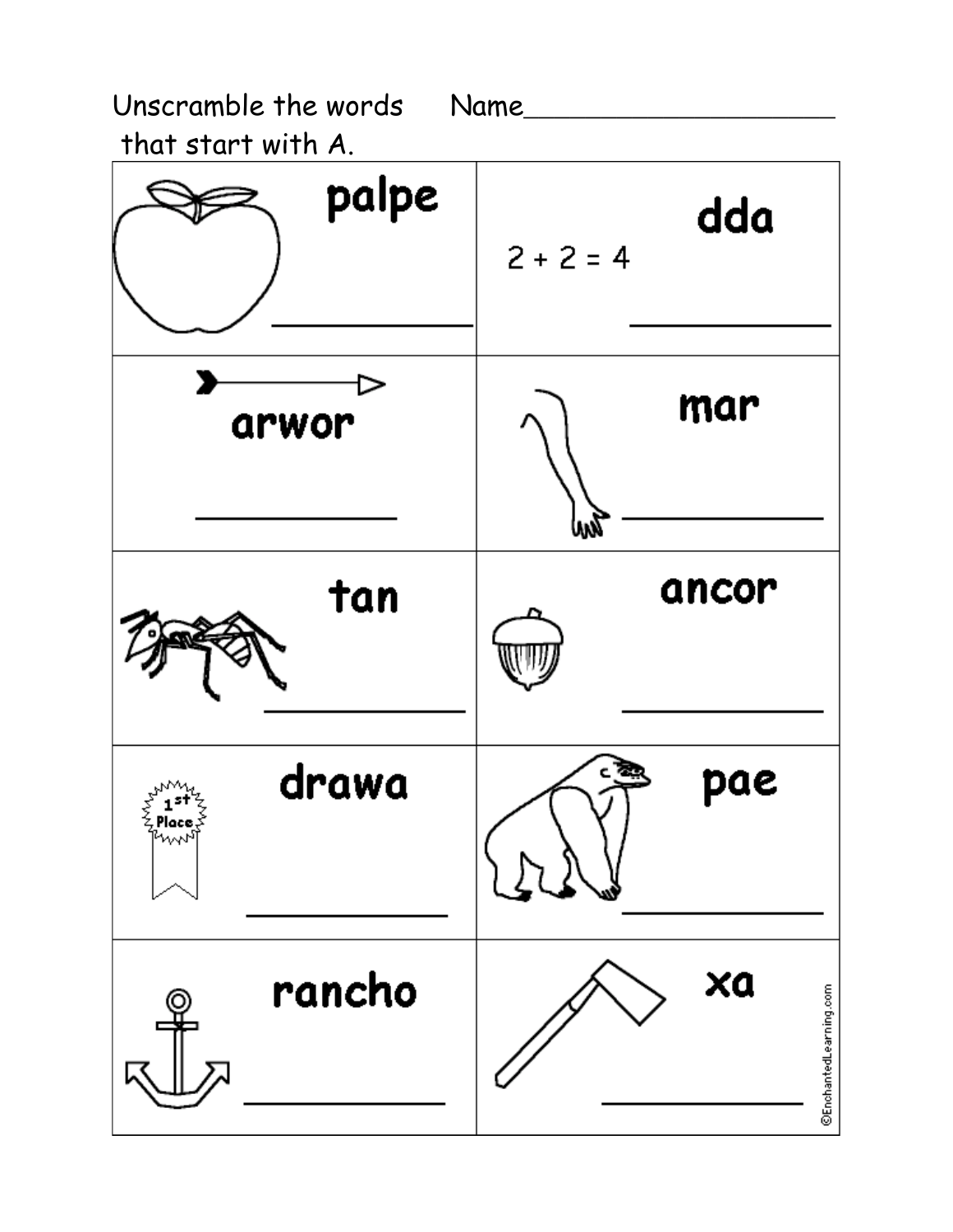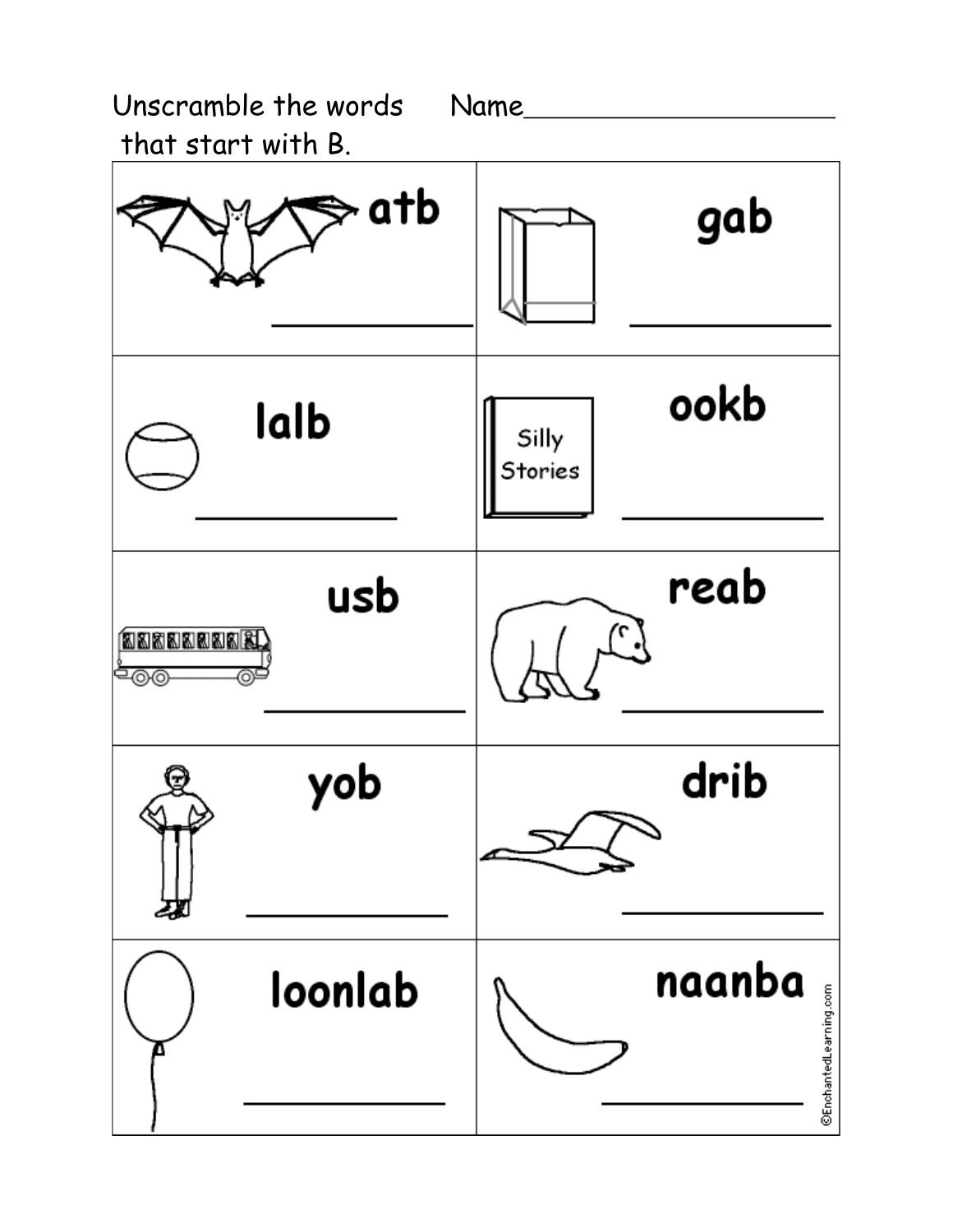Unscramble the words Name

that start with C.

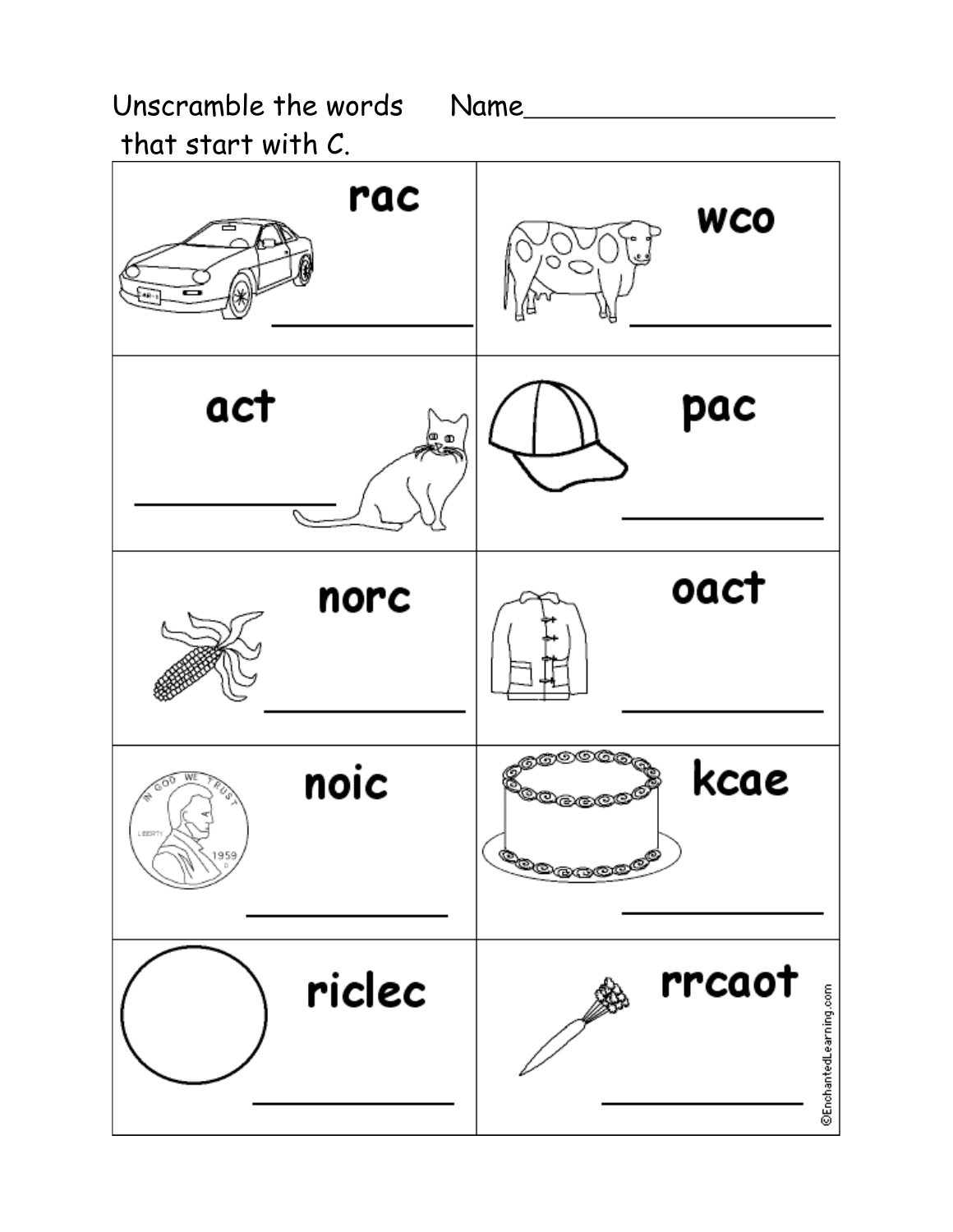Unscramble the words Name that start with D.

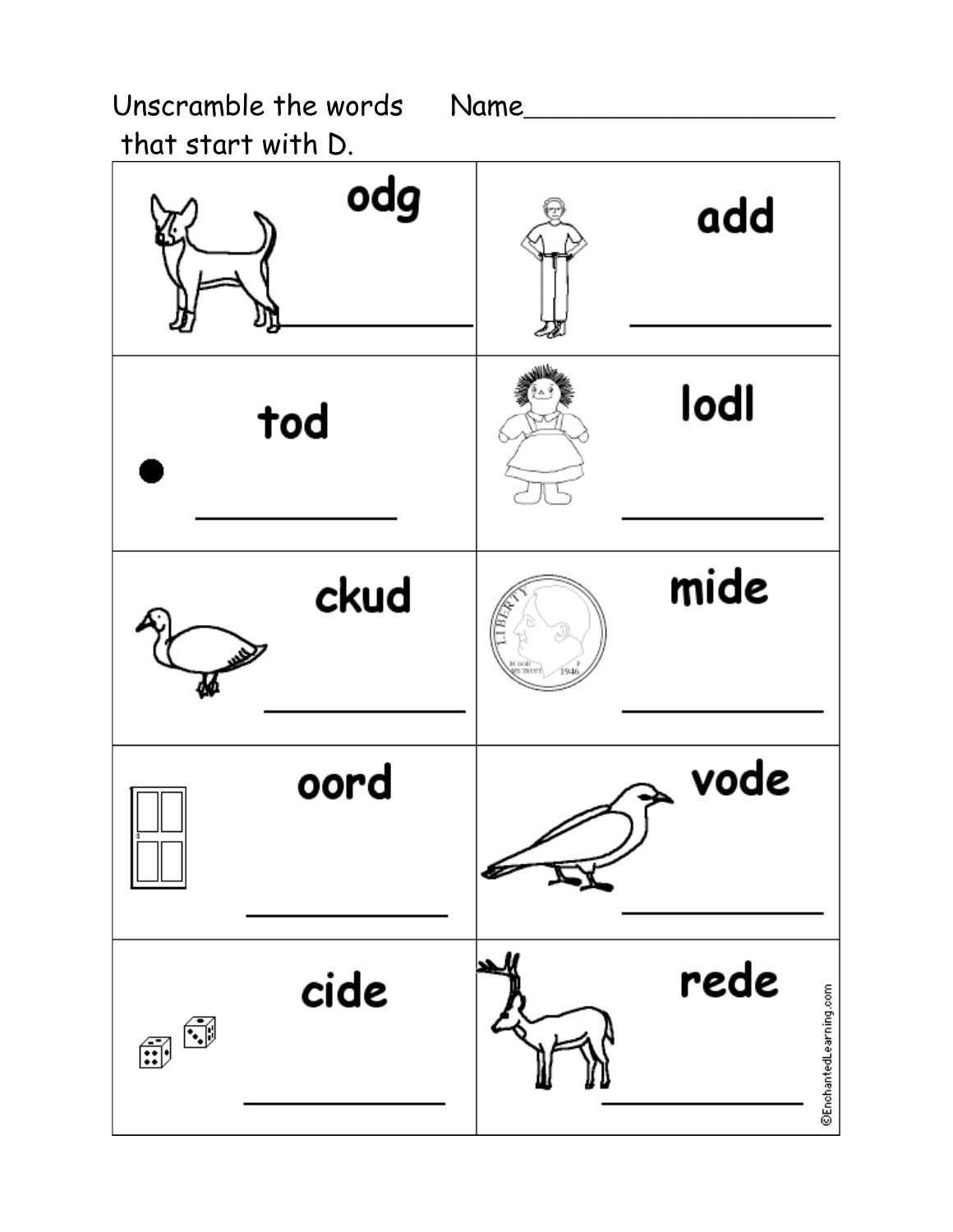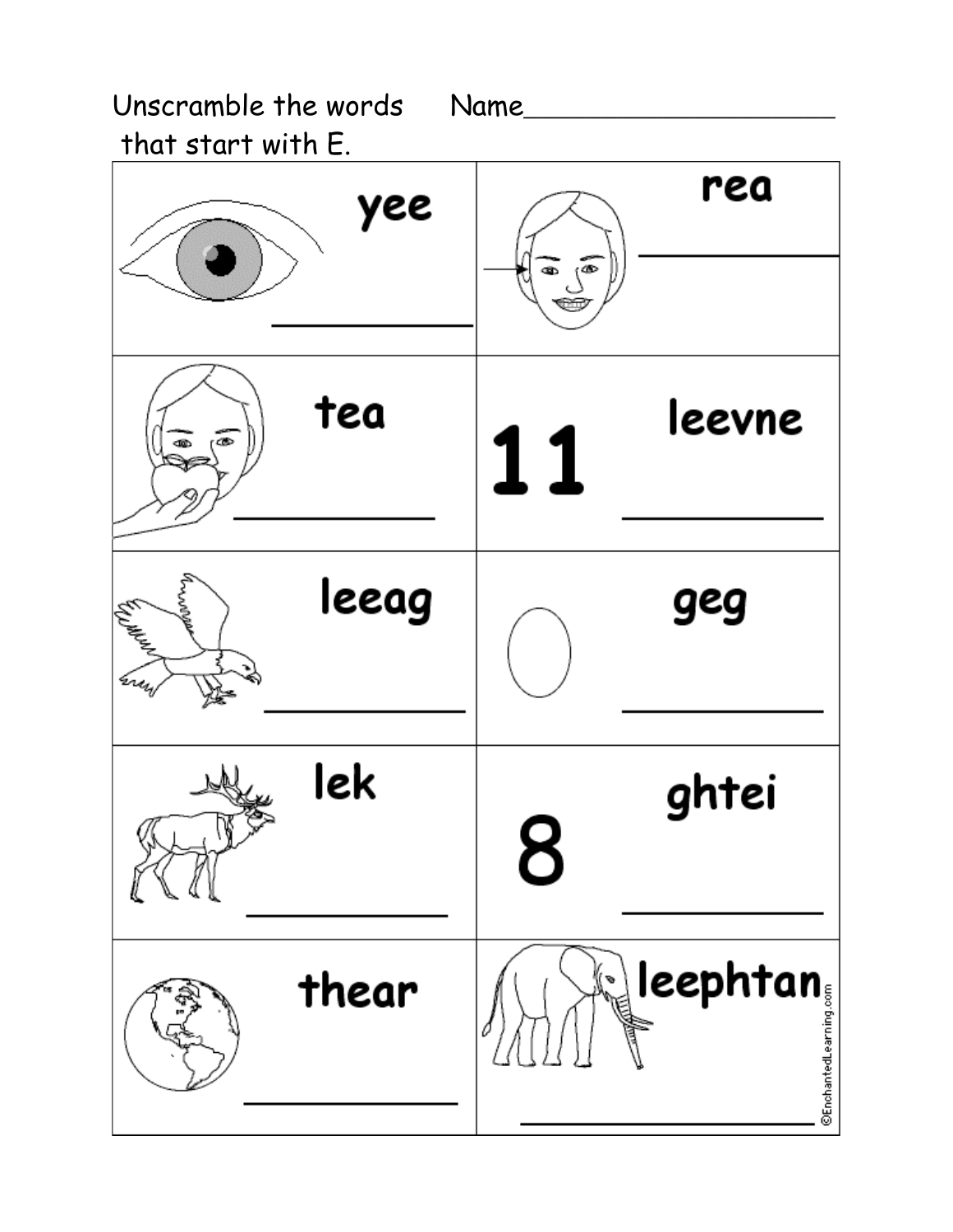Unscramble the words Name that start with F.

nfa yfl فى rouf tefe .ন rokf hsfi evfi gofr 5 fcea ofx .<br>V ©EnchantedLearning.com க دههَ،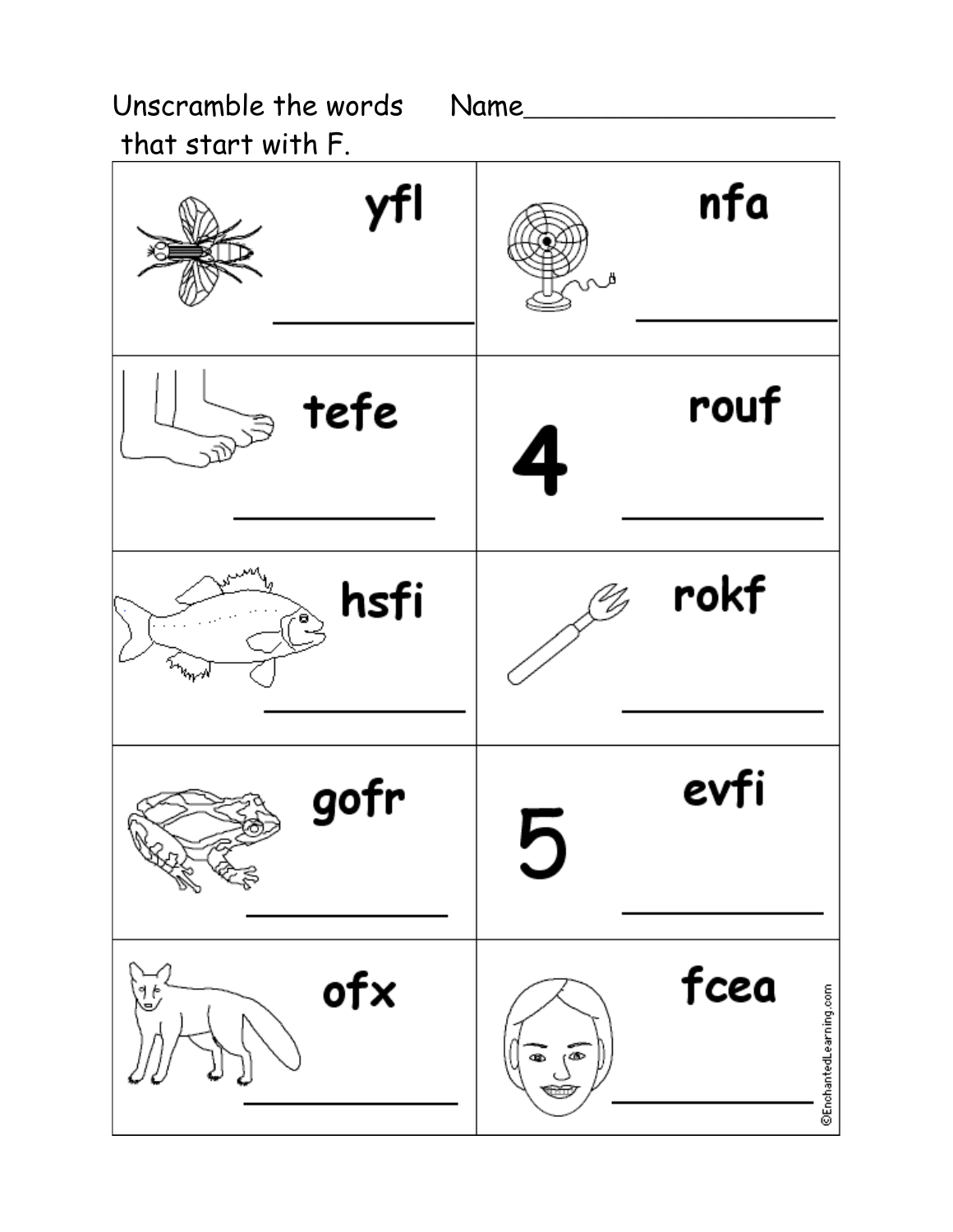| Unscramble the words  | Name |  |
|-----------------------|------|--|
| that start with $G$ . |      |  |

| Issga                | loveg                           |
|----------------------|---------------------------------|
| tfig                 | hostg<br>@@(                    |
| emg                  | logbe                           |
| argden               | Irig                            |
| ইয়<br>olligar<br>c. | oogse<br>©EnchantedLearning.com |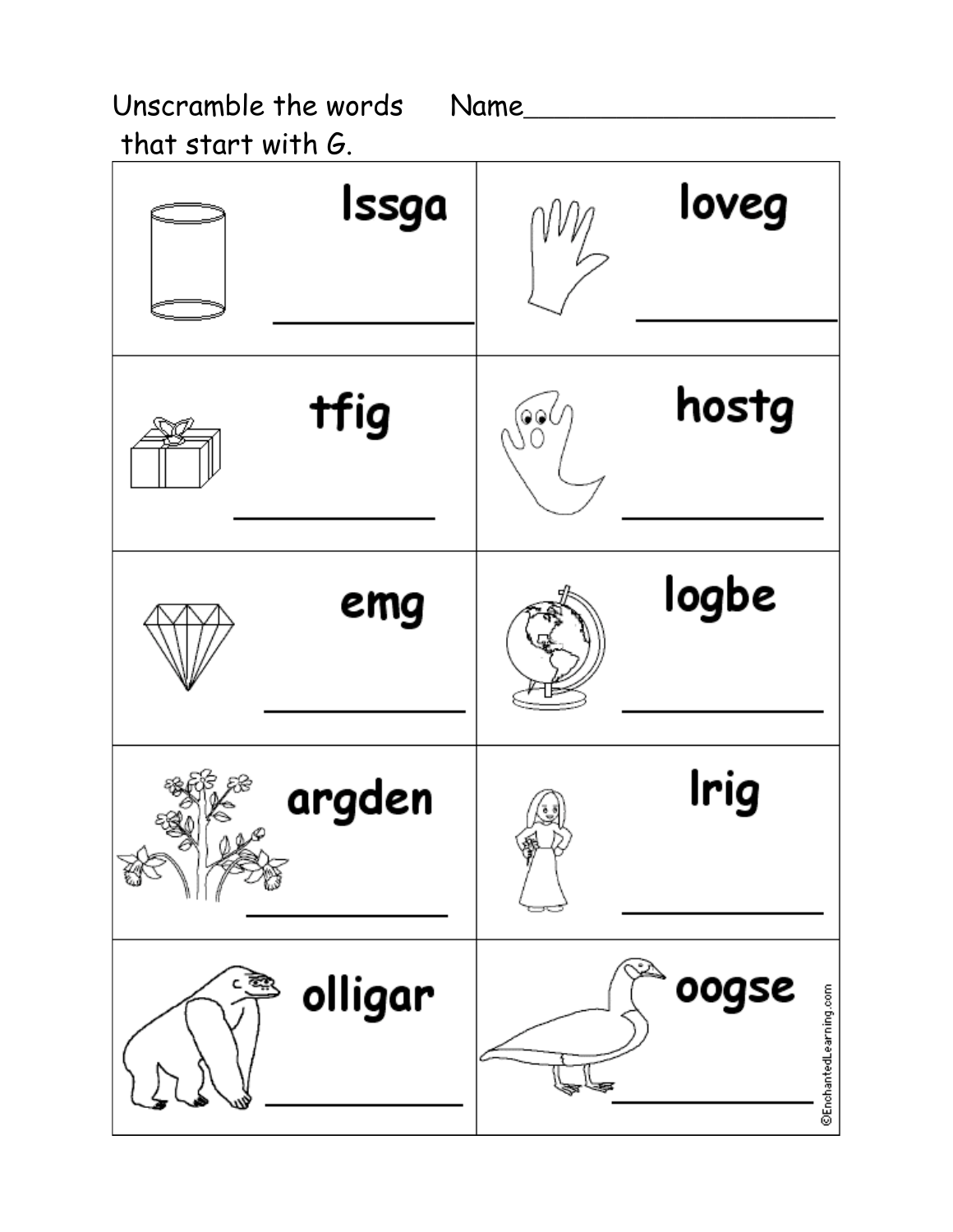

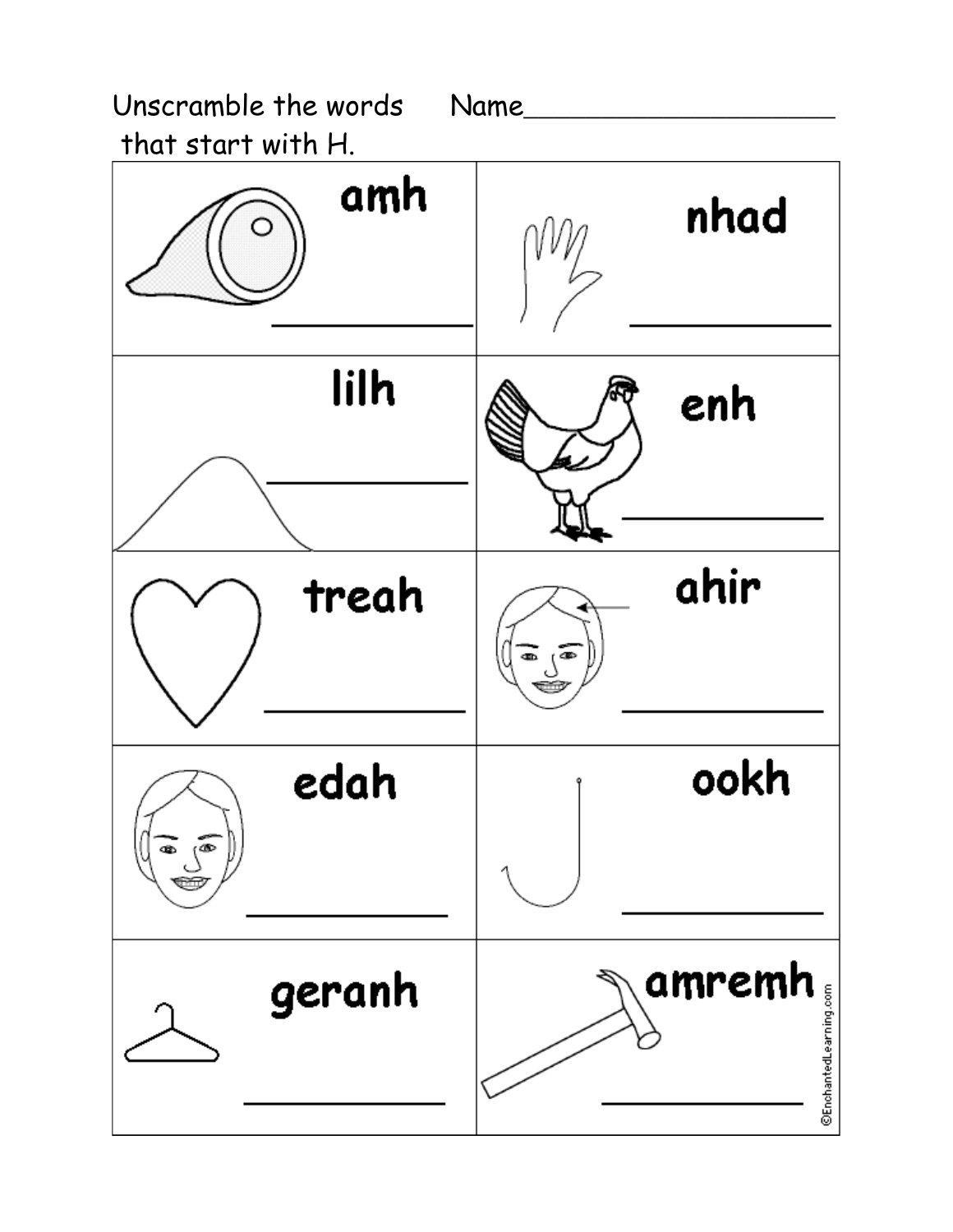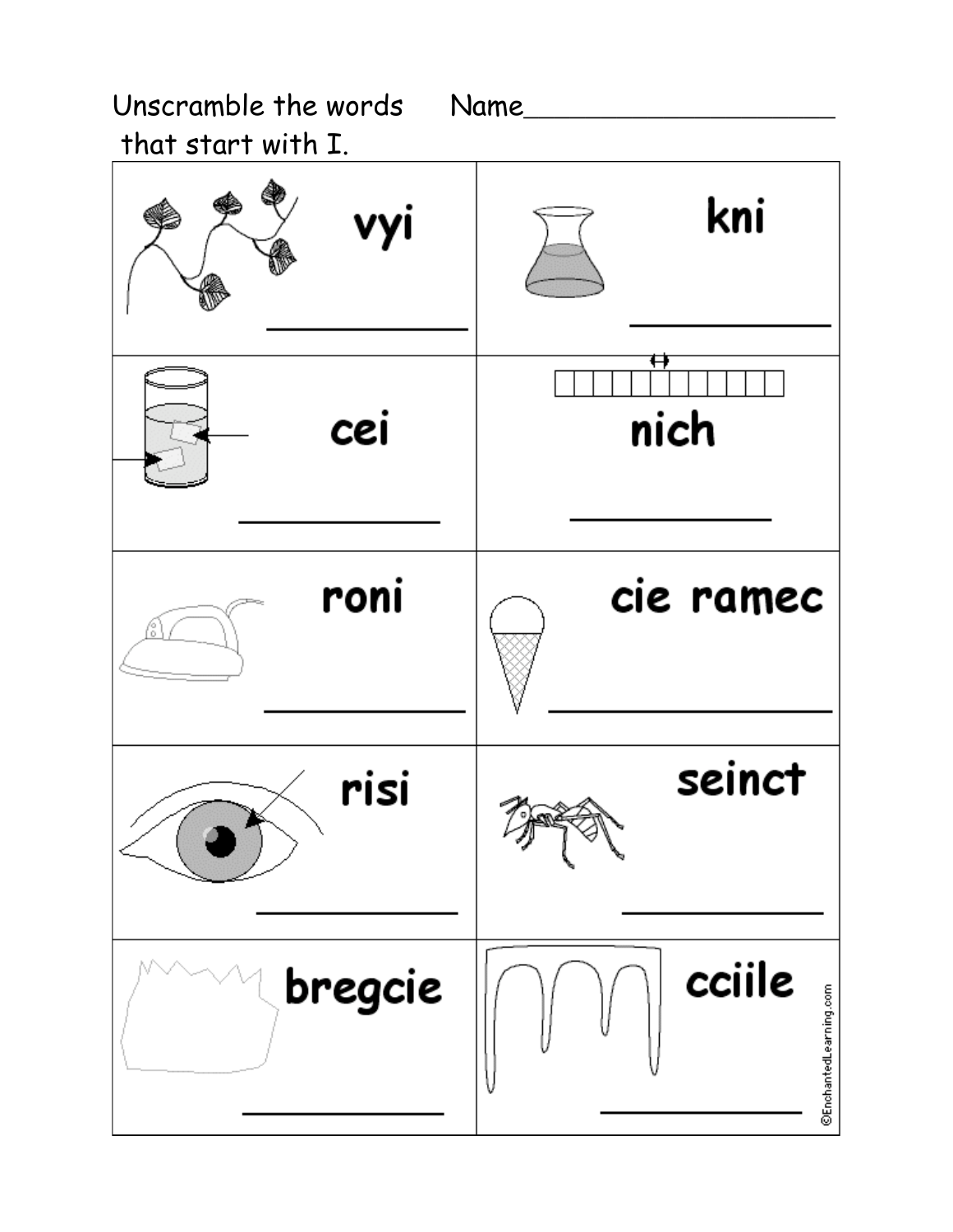that start with J.

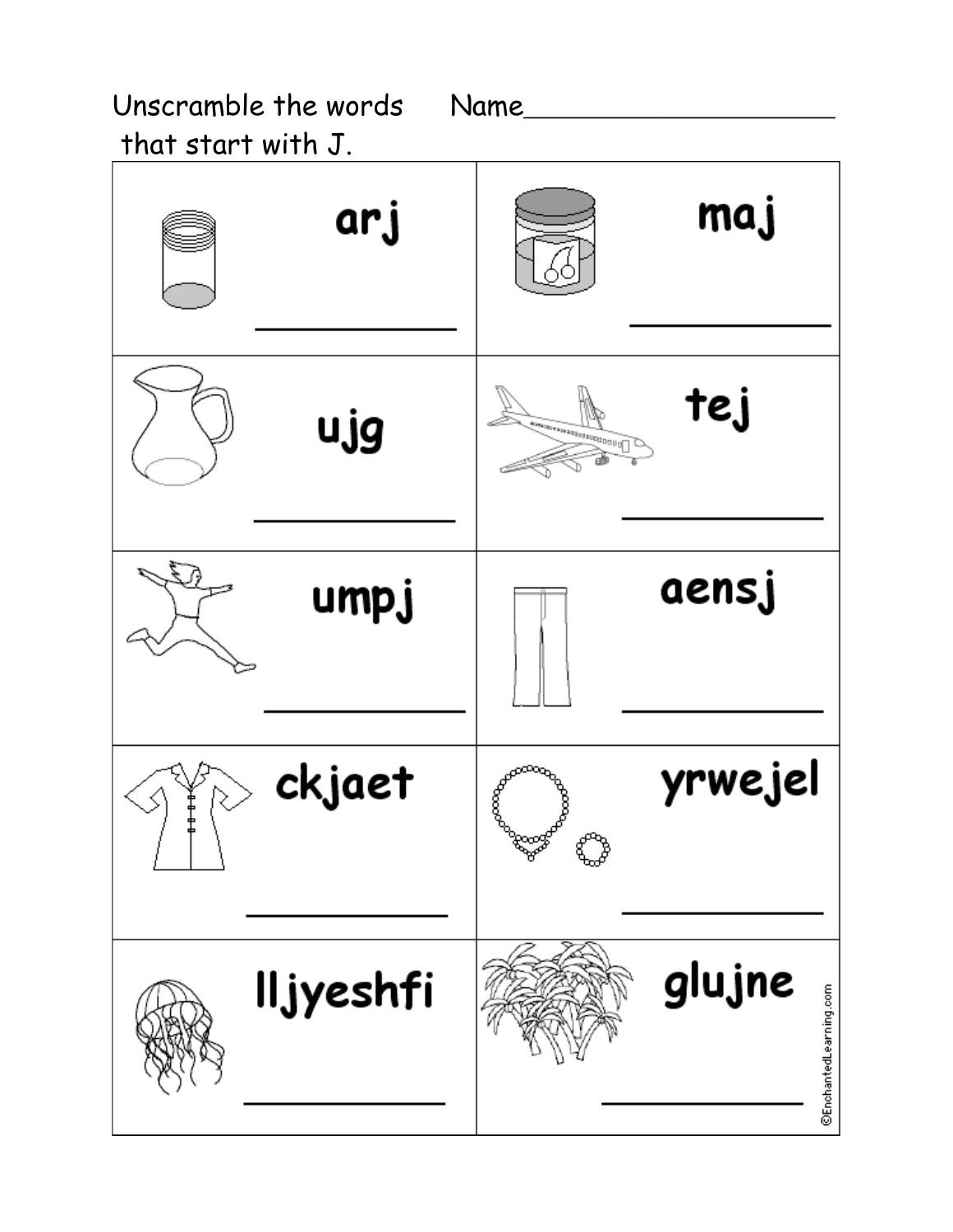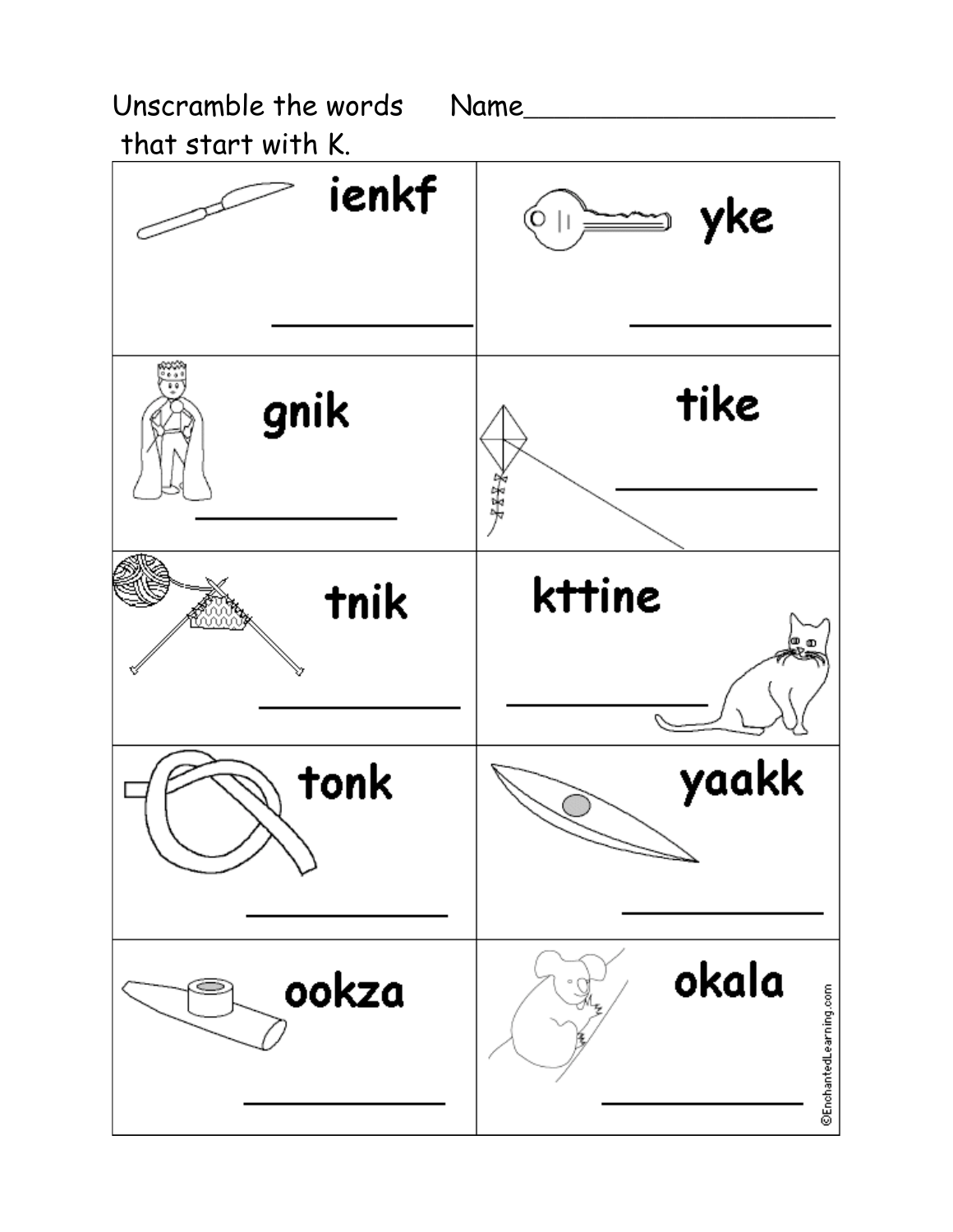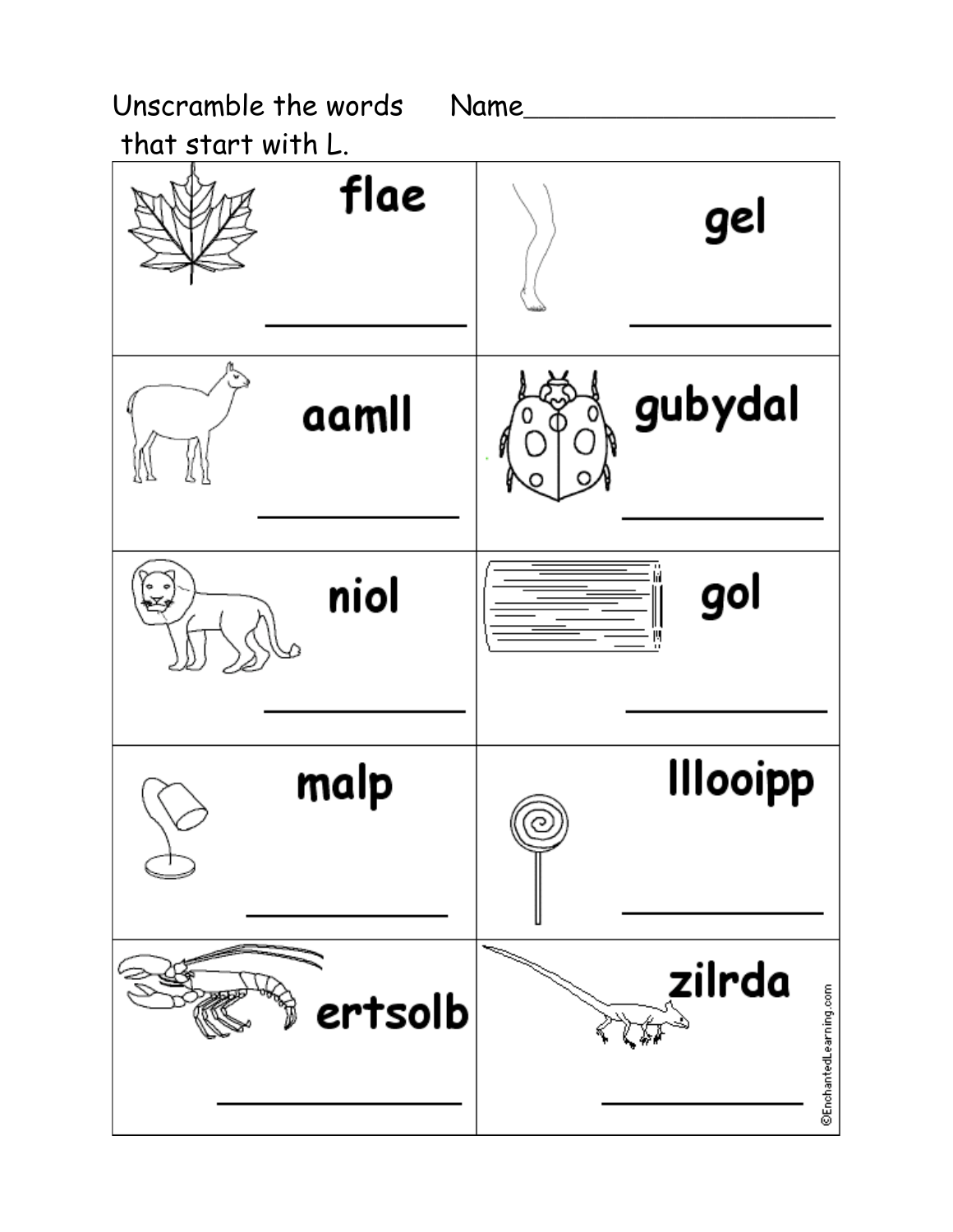Unscramble the words Name that start with M.

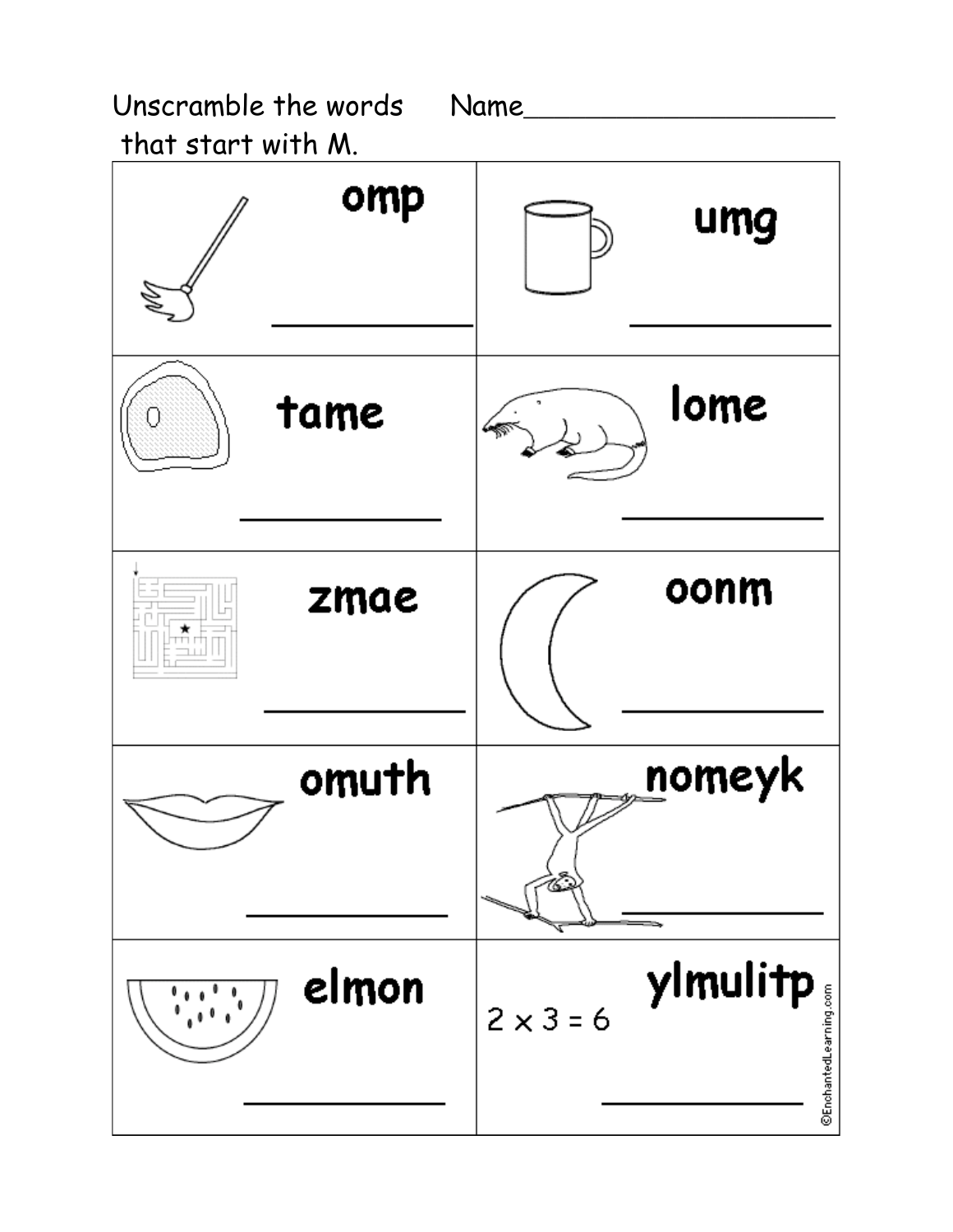Unscramble the words

Name



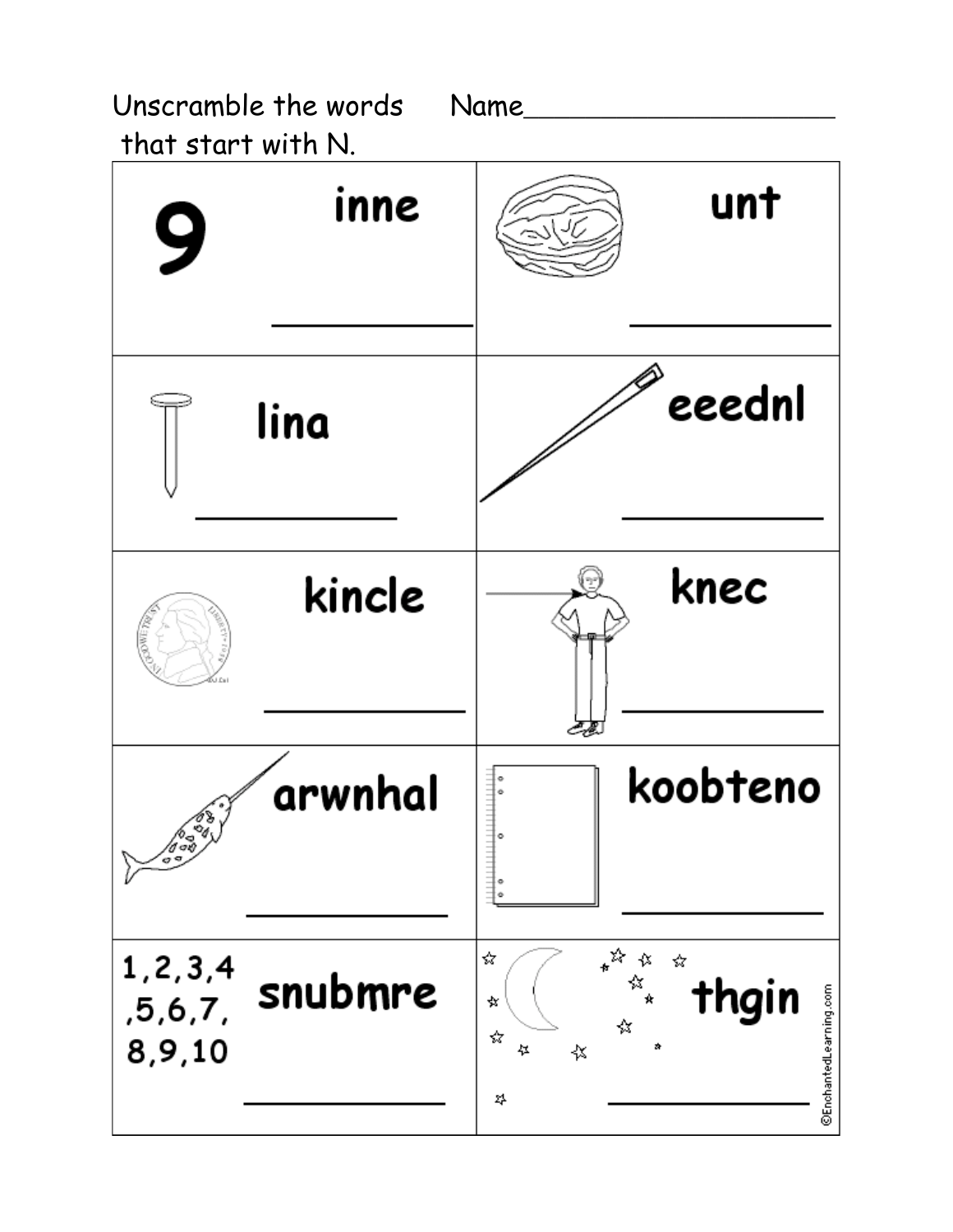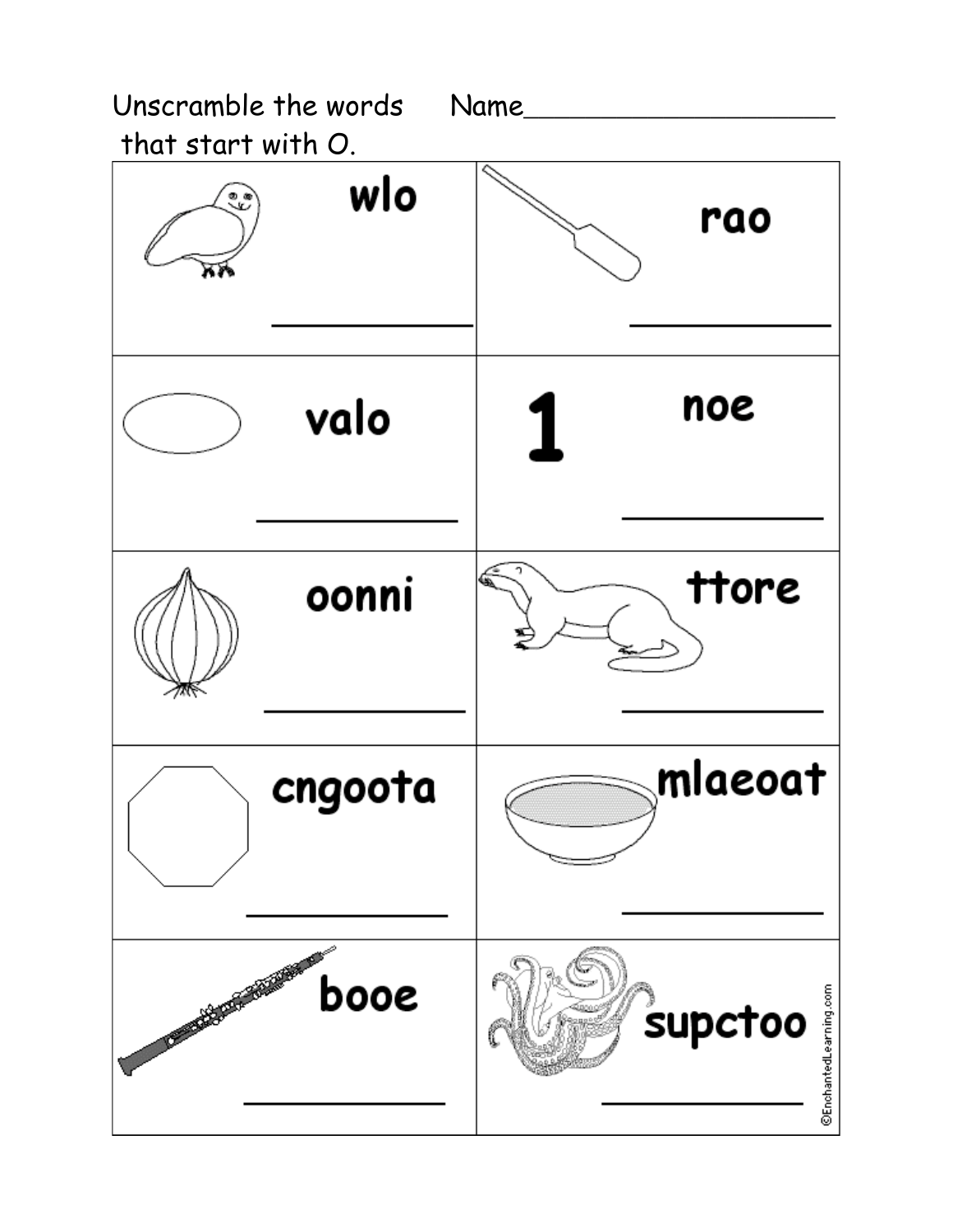

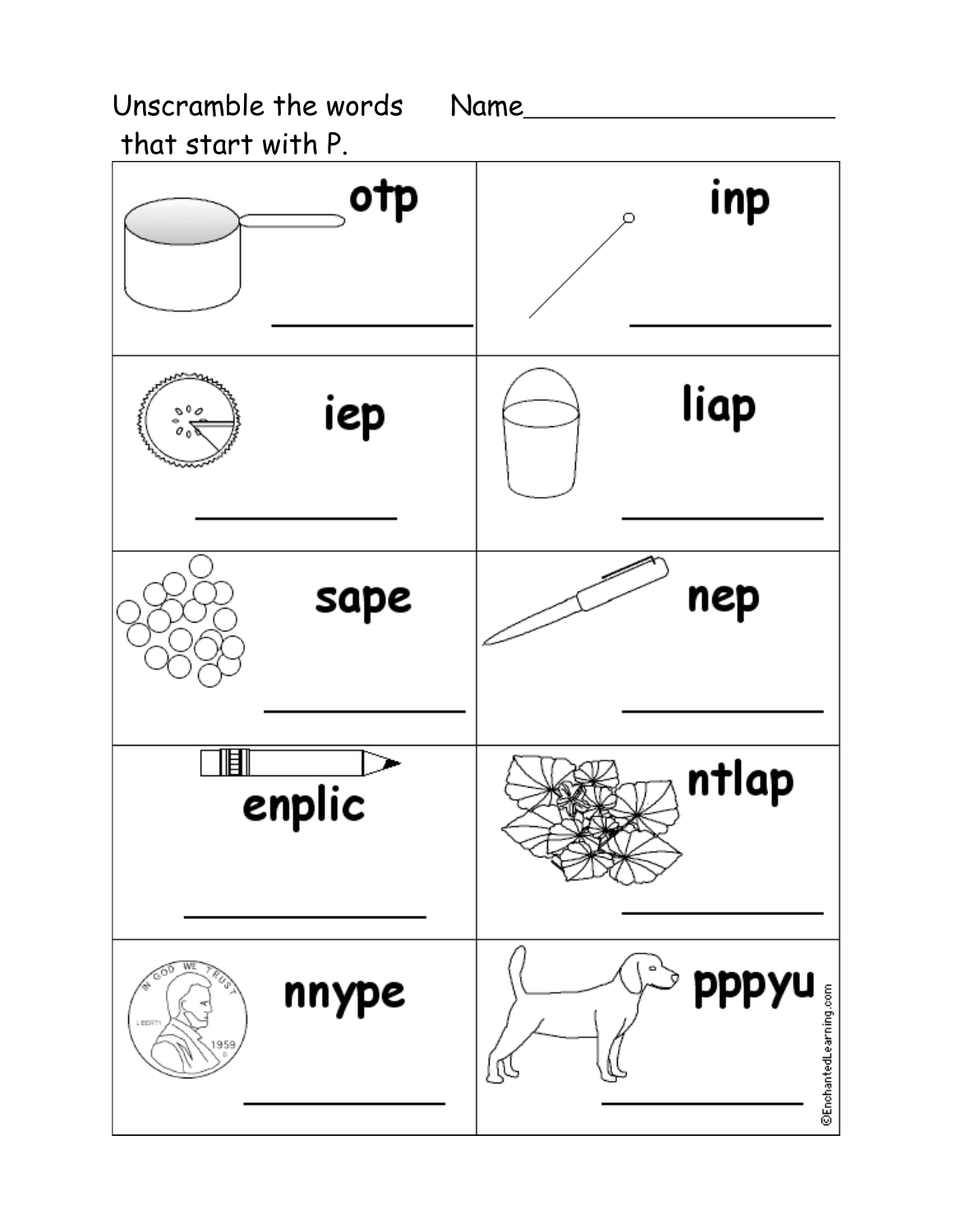Unscramble the words Name that start with  $Q$ . eenqu atruq qialu tquil tquie terrqua zuiq nioquest quiz  $0 + 1.142 + ...$  $2.2 + 2.5$  $+ + + + + -$ 1.1+1+ "Hello" ouqte zqtuar @EnchantedLearning.com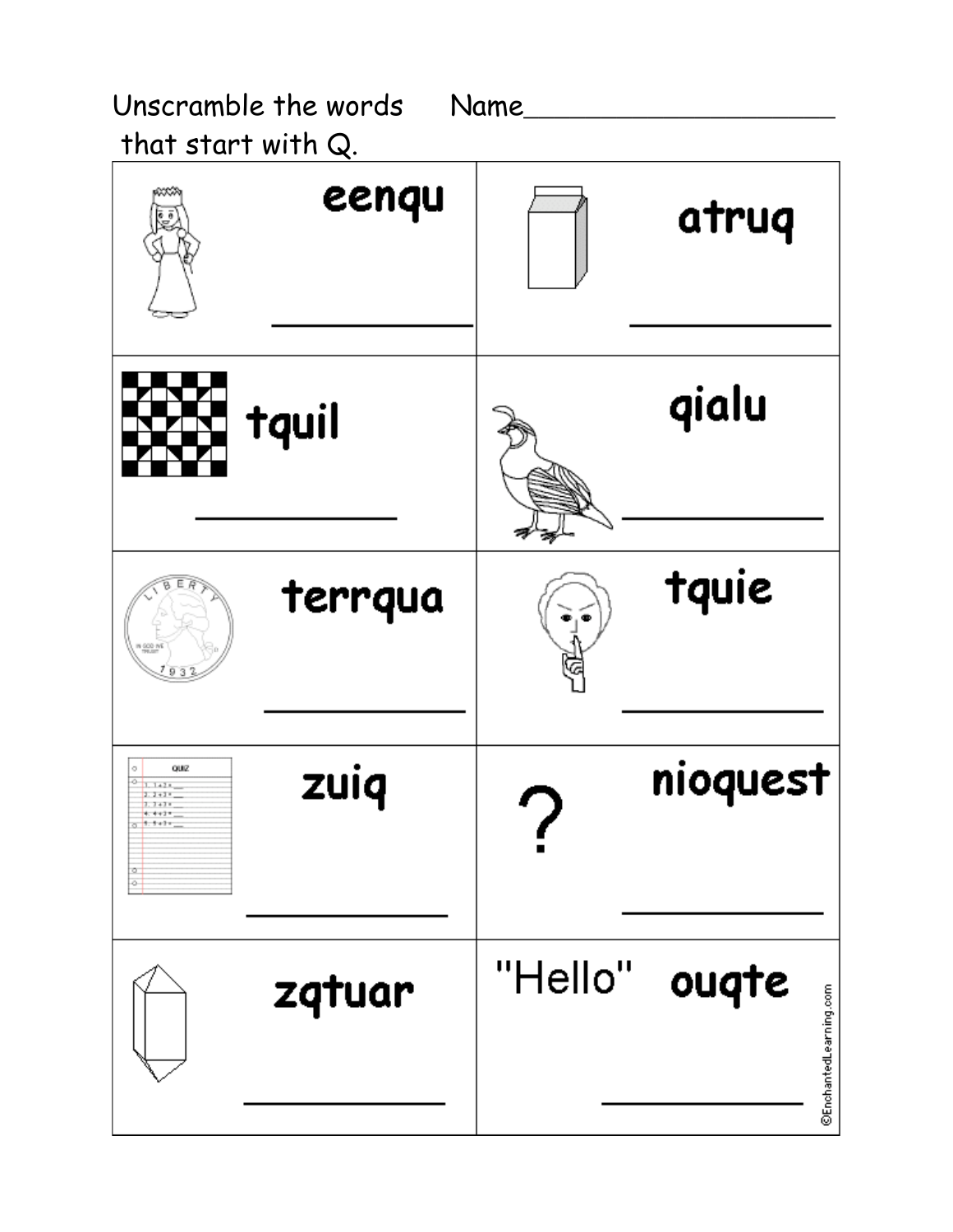



Name\_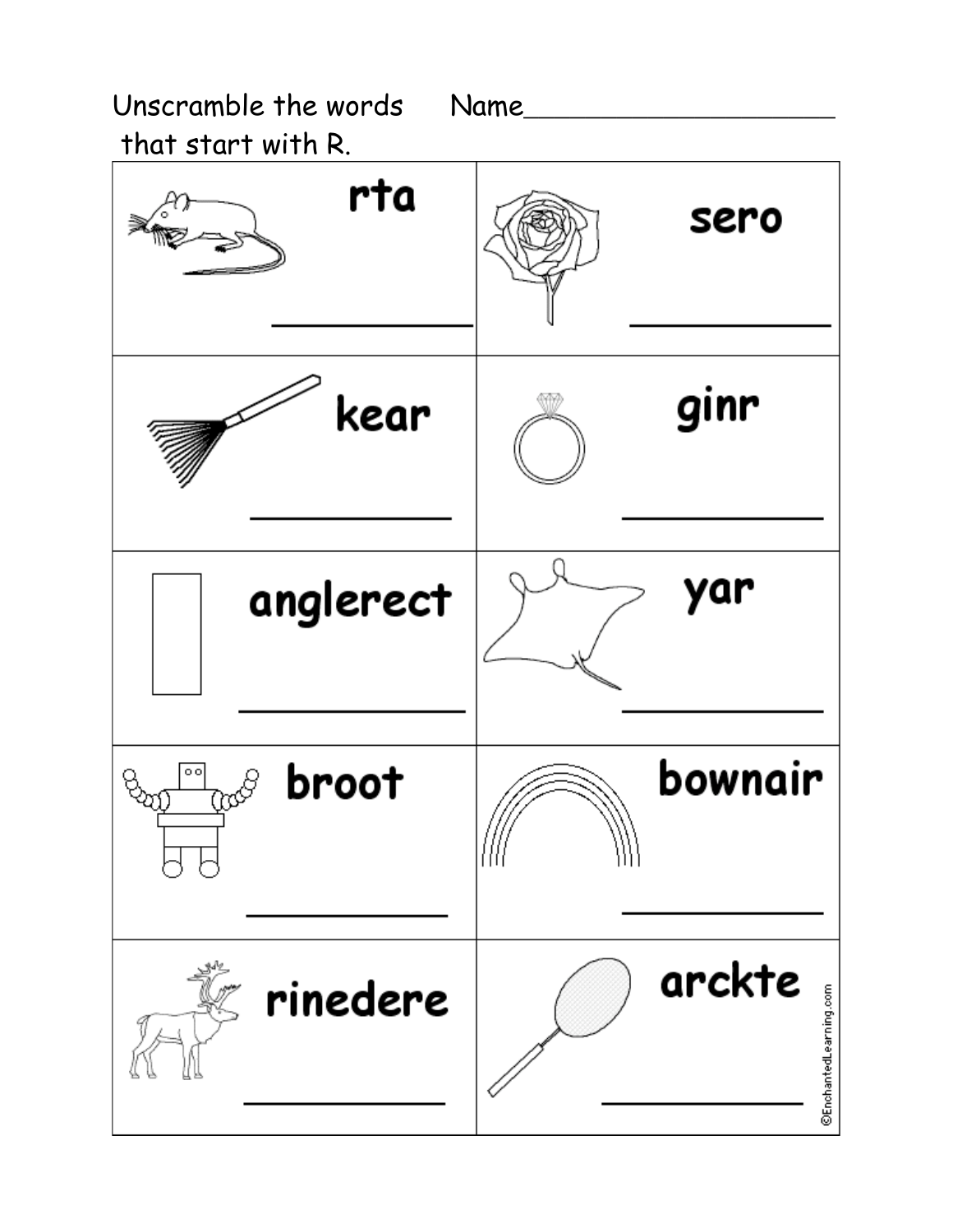Unscramble the words Name

that start with S.

| aws    | lase<br>$\overline{\mathscr{C}}$ |
|--------|----------------------------------|
| kcso   | xsi<br>6                         |
| rspied | kacs                             |
| ssakte | wes<br>⇙                         |
| neevs  | wonsnam<br>್ರಿ<br>$\frac{0}{2}$  |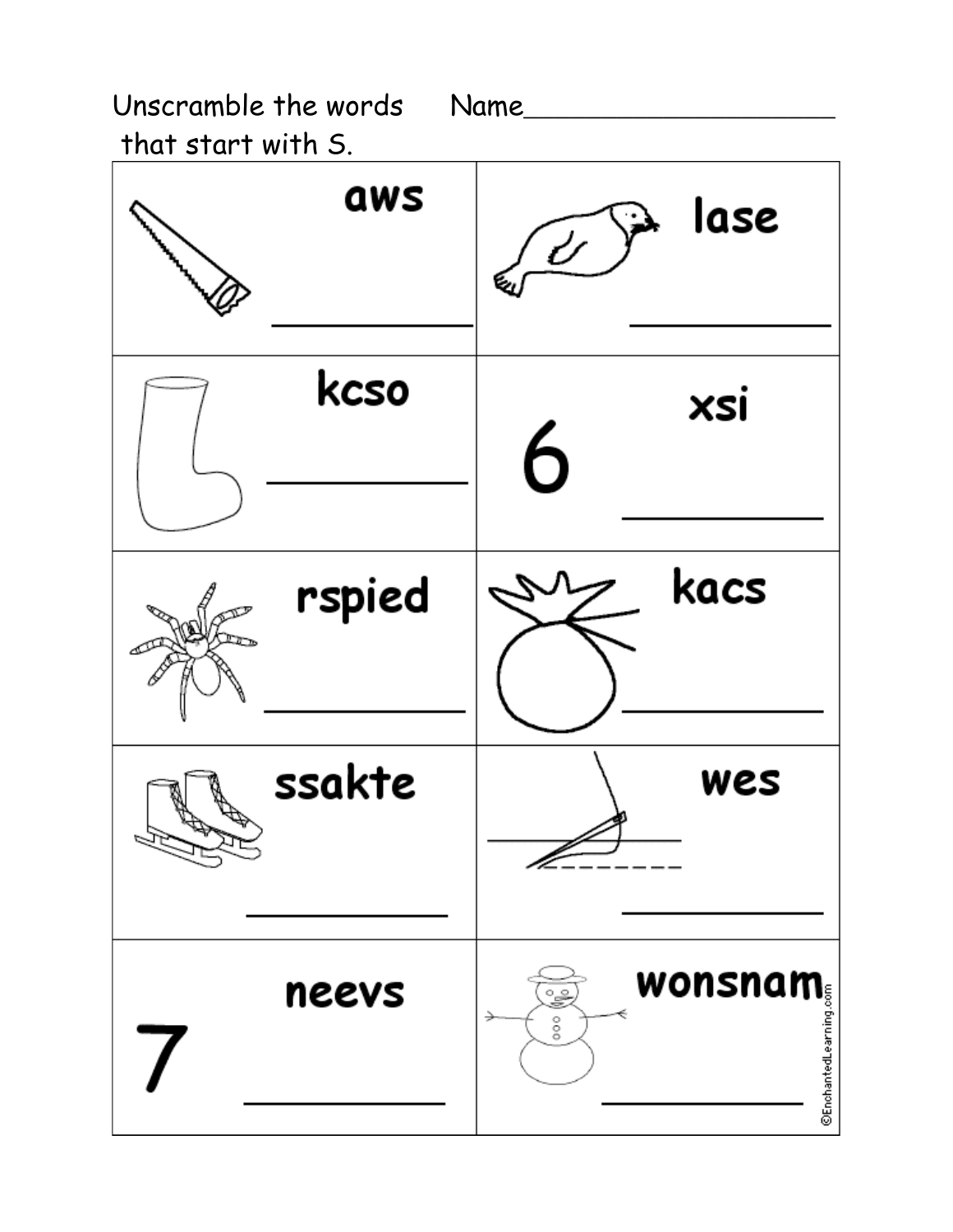Unscramble the words

Name\_\_\_

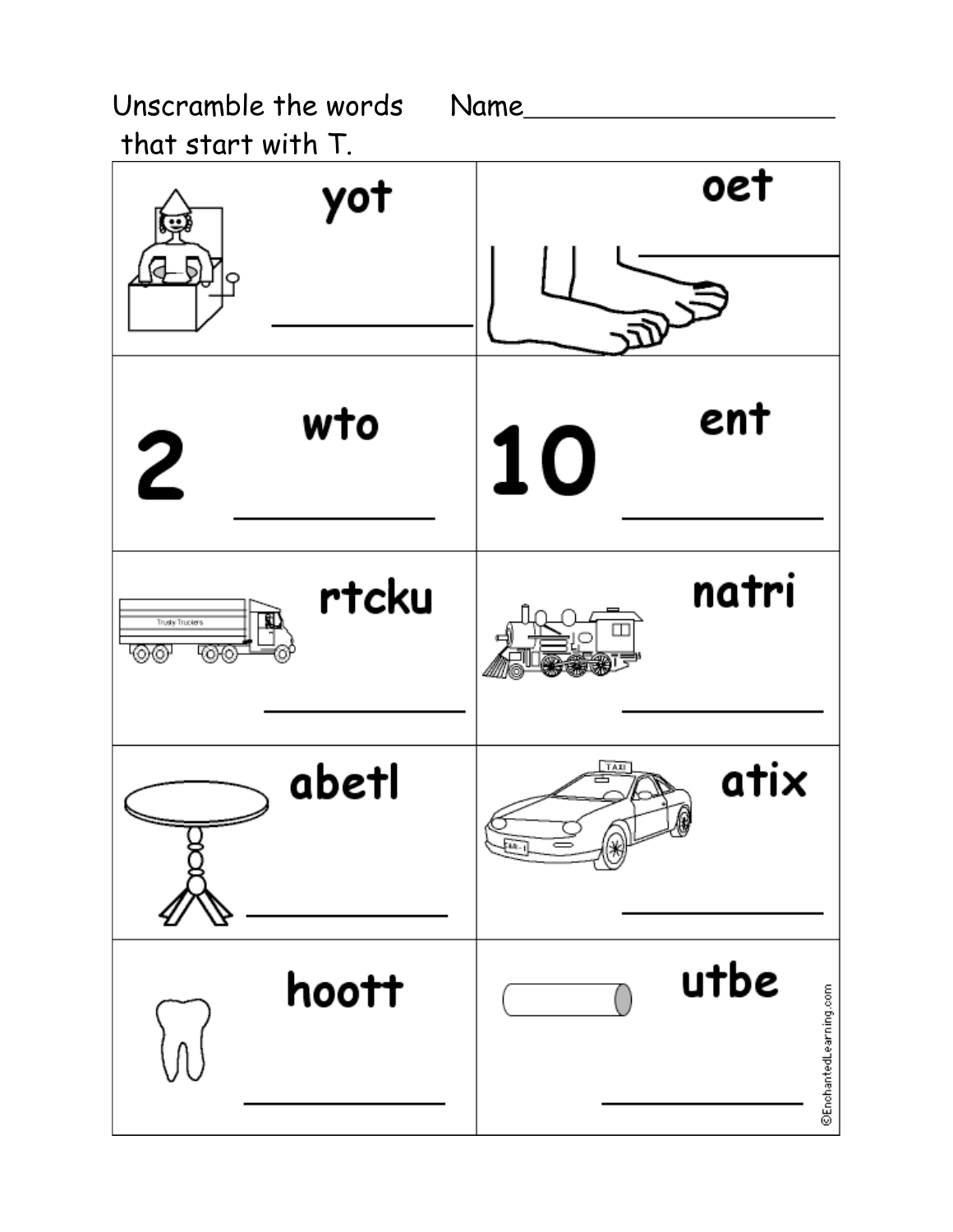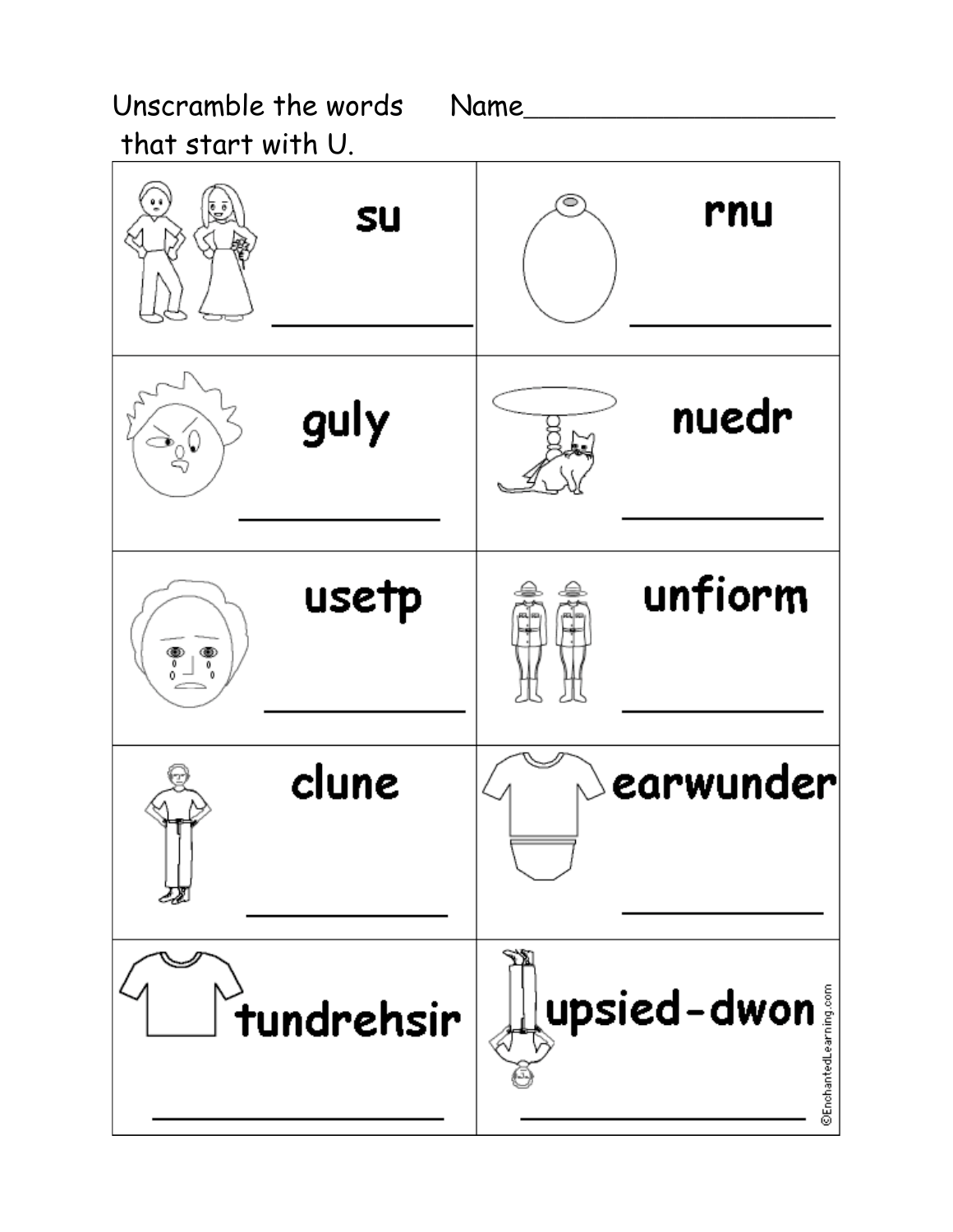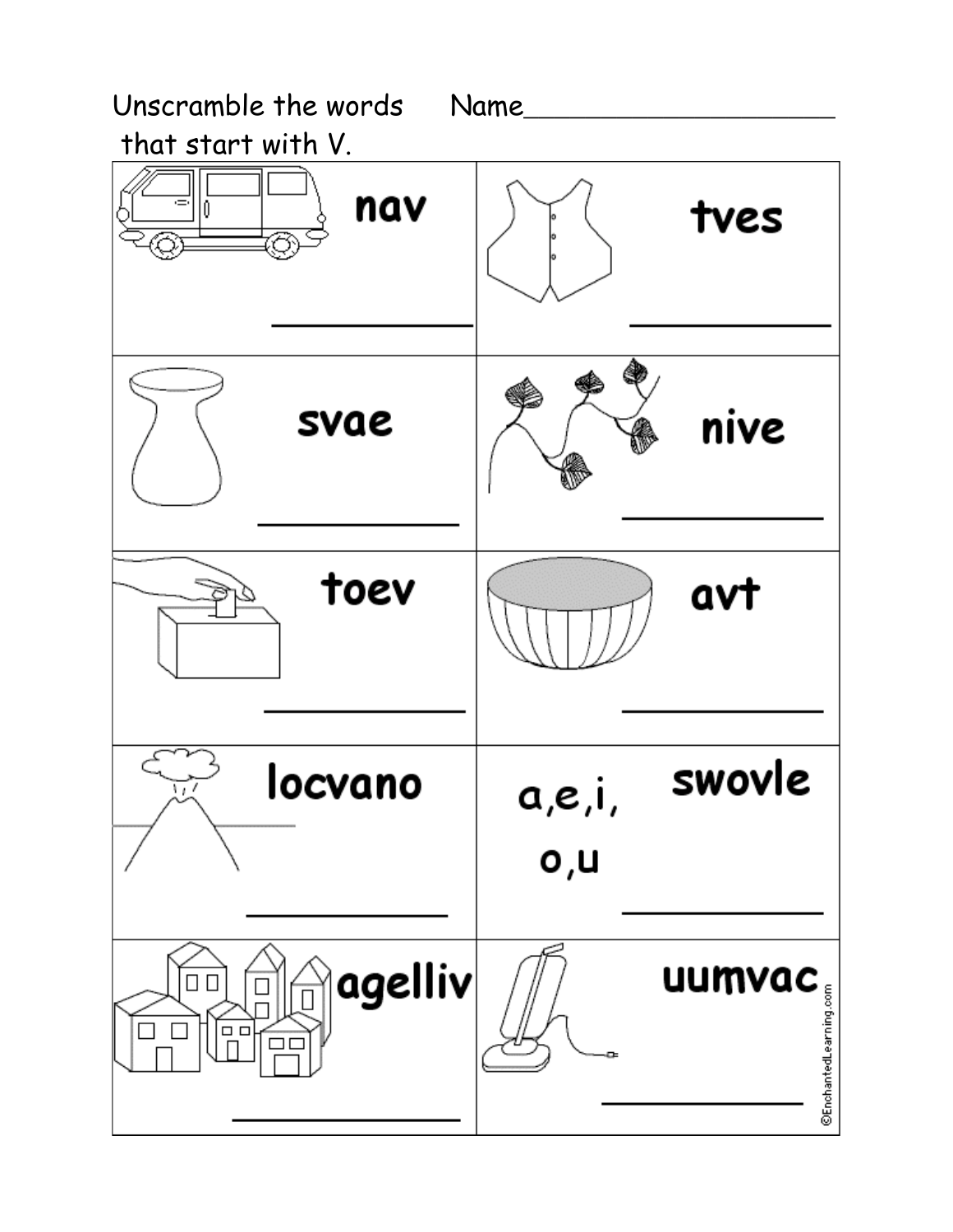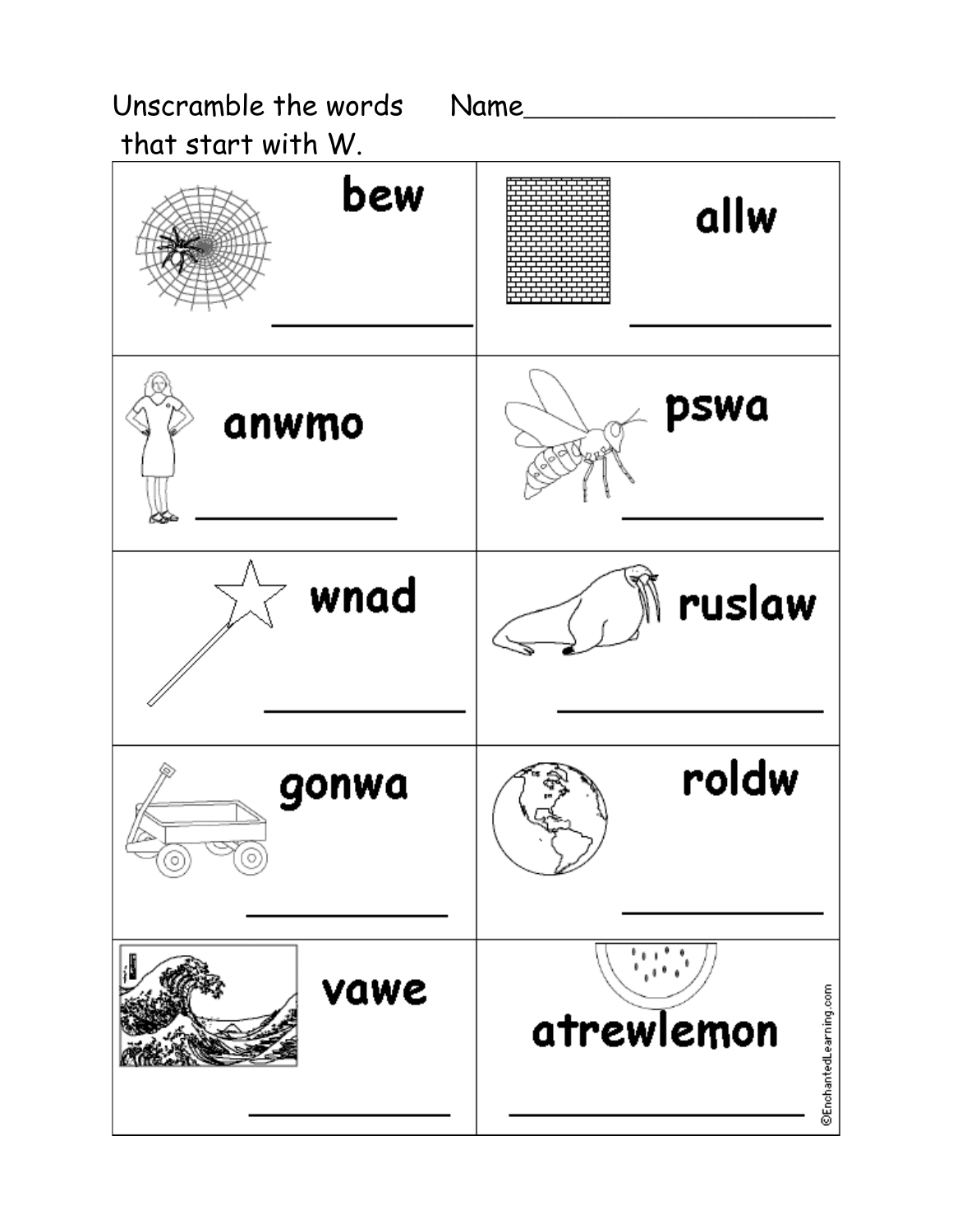